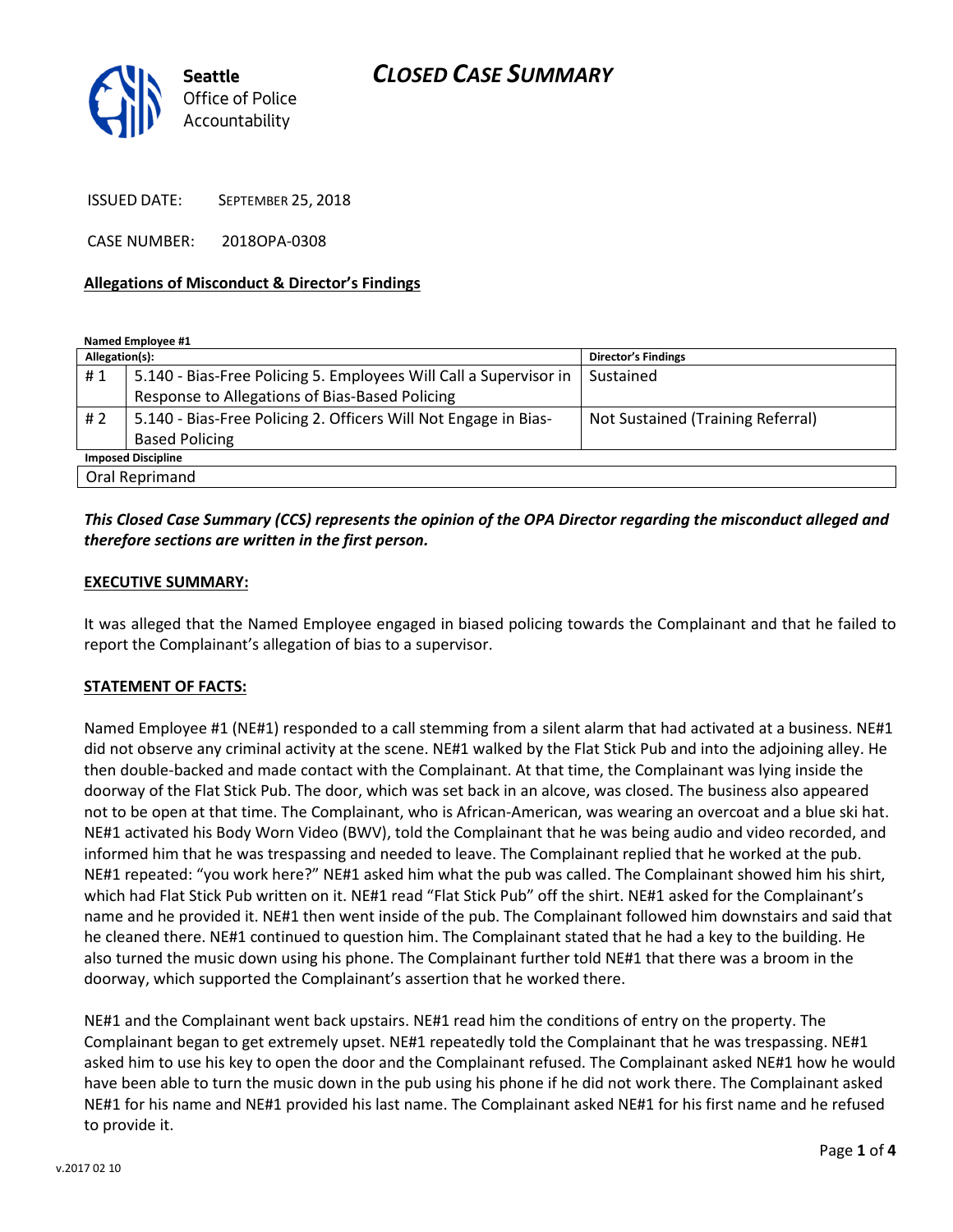# CLOSE CASE SUMMARY

OPA CASE NUMBER: 2018OPA-0308

At that point, an employee of a coffee house next door came out and verified that the Complainant worked at the location. NE#1 again told the Complainant that he was trespassing. The Complainant demanded that NE#1 call for his sergeant and NE#1 did so. The Complainant alleged that he was only stopped because he was African-American. He further alleged that NE#1 was racist. The Complainant continued to grow emotional and angry.

NE#1's supervisor arrived and spoke with the Complainant. The Complainant remained very upset. He alleged that he was being harassed and that there was no basis to stop him. After the sergeant spoke with the Complainant for nearly 28 minutes, his anger lessened and he walked away. This had much to do with the fact that NE#1 apologized to the Complainant. At that time, the Complainant put out his hand; however, NE#1 told him that he was not going to shake his hand. NE#1 also spoke with his sergeant for a period of time. During that conversation, NE#1 acknowledged that the Complainant's ski hat had the name of the pub on it, but he stated that he did not recognize this at the time. NE#1 then gave his card to the Complainant and left the scene.

The Sergeant made an OPA referral based on the fact that NE#1 failed to notify him of the Complainant's allegation of biased policing. OPA initiated this case and added an allegation concerning the Complainant's allegation of bias on the part of NE#1. As part of its investigation, OPA interviewed both the Complainant and NE#1.

The Complainant told OPA that he believed that he was stopped because he was African-American and because he appeared to be homeless. He asserted that this was wrong. He did not understand how he could be trespassed from a place that he worked and where the owner did not request that. He stated that he would have been fine with the interaction had NE#1 left him alone when he informed NE#1 that he worked at the pub. But when NE#1 persisted and did not believe him, this caused the Complainant to believe that the stop was based on bias. The Complainant said that he grew upset because he felt that NE#1 was not answering his questions.

NE#1 denied engaging in biased policing based either on the Complainant's race or housing status. He stated that the only reason he contacted the Complainant was because he was investigating whether the Complainant was trespassing. NE#1 admitted not informing his supervisor of the bias allegation. He further stated that he had learned some lessons from this stop.

#### ANALYSIS AND CONCLUSIONS:

### Named Employee #1 - Allegations #1 5.140 - Bias-Free Policing 5. Employees Will Call a Supervisor in Response to Allegations of Bias-Based Policing

SPD Policy 5.140-POL-5 requires employees to call a supervisor in response to allegations of biased policing. This includes providing sufficient information to the supervisor to allow a determination as to what occurred and what the nature of the bias allegation is.

While NE#1 called his supervisor to come to the scene, he did so because the Complainant asked for a supervisor. He did not call the supervisor to the scene to respond to the bias allegation as he was required to do. Moreover, even after the supervisor arrived at the scene, NE#1 did not inform his of the allegation of biased policing. This failure to notify a supervisor as required resulted in the supervisor initiating this complaint with OPA.



Seattle Office of Police Accountability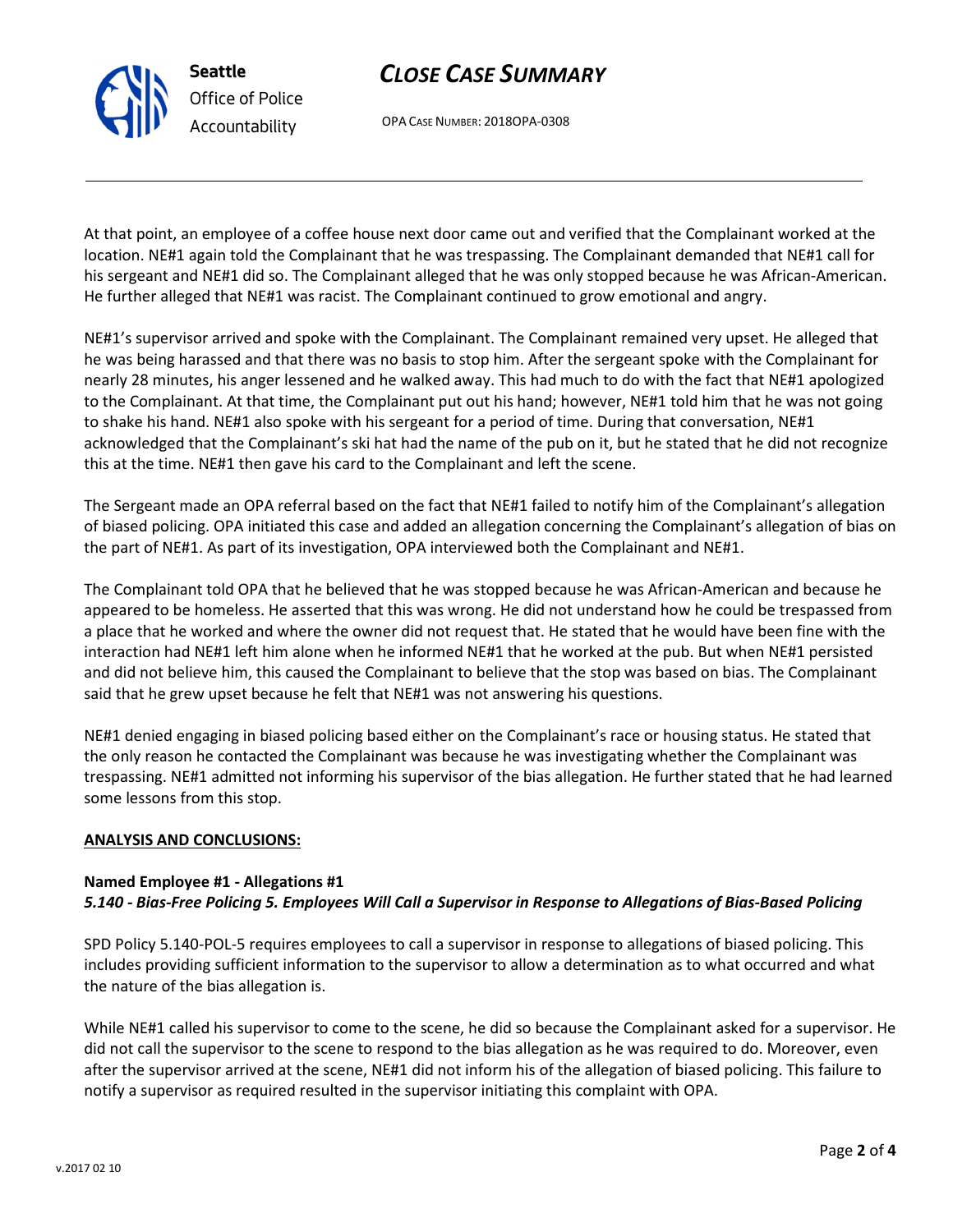

# CLOSE CASE SUMMARY

OPA CASE NUMBER: 2018OPA-0308

At his OPA interview, NE#1 acknowledged that he failed to comply with the requirements of this policy. He explained that the bias allegation "slipped his mind" and he forgot to notify his supervisor. He based this on how upset the Complainant was and stated that this distracted him.

I am sure that NE#1's account is true – under the circumstances of this case, he simply forgot to comply with the elements of this policy. Indeed, had he intended to intentionally cover up his behavior and the Complainant's allegations, it follows that he would not have called a supervisor at all. That being said, this is a policy of significant importance to the Department. Bias allegations are taken very seriously and it a priority of the Department that such allegations are timely and thoroughly investigated. This policy is purposed to ensure that this occurs. Moreover, this is not a complex or esoteric policy. Instead, it is one of the most fundamental and simple dictates for officers – if someone makes an allegation of biased policing, notify a supervisor, no matter what the circumstances and whether the allegation has merit. When NE#1 did not do so here, he violated policy. As such, I recommend that this allegation be Sustained.

### Recommended Finding: Sustained

### Named Employee #1 - Allegation #2 5.140 - Bias-Free Policing 2. Officers Will Not Engage in Bias-Based Policing

SPD policy prohibits biased policing, which it defines as "the different treatment of any person by officers motivated by any characteristic of protected classes under state, federal, and local laws as well other discernible personal characteristics of an individual." (SPD Policy 5.140.) This includes different treatment based on the race of the subject. (See id.)

At the scene and during his OPA interview, the Complainant contended that he was stopped by NE#1 because he was African-American and/or homeless. NE#1 denied that this was the basis for the stop. NE#1 asserted that he believed that the Complainant was trespassing by laying in the doorway of the pub.

Based on my review of the record, I find insufficient evidence to determine that the stop was based on bias. In making this determination, however, I strongly empathize with the Complainant. The Complainant was doing nothing wrong. He was taking a break outside of his place of business and was laying down because he had pain to his leg. He told the officer that he worked at the pub and he had a hat and shirt with "Flat Stick Pub" written on it. However, NE#1 still did not believe him and repeatedly accused him of trespassing. I cannot imagine how frustrating this must have been. Moreover, even if bias cannot be proved by the requisite evidentiary standard, the Complainant's feeling that he was stopped for an impermissible reason was valid and understandable.

Even though I do not recommend that this allegation be Sustained, I think there were a number of things that NE#1 could have done better during this incident. For example, instead of immediately accusing the Complainant of trespassing, perhaps it would have been more effective to ask him what he was doing and, thus, determine whether he had a lawful reason for being there. NE#1 told both the Complainant and his Sergeant that he was "investigating" the trespass; however, he asked very few questions and, instead, made numerous accusations of criminal activity. NE#1 appeared to recognize this at his OPA interview and, hopefully, he will try to approach these types of situations differently in the future. As another example, it is unclear to me why NE#1 continued to doubt the Complainant even though every piece of evidence pointed to the fact that he was not trespassing. This included: the